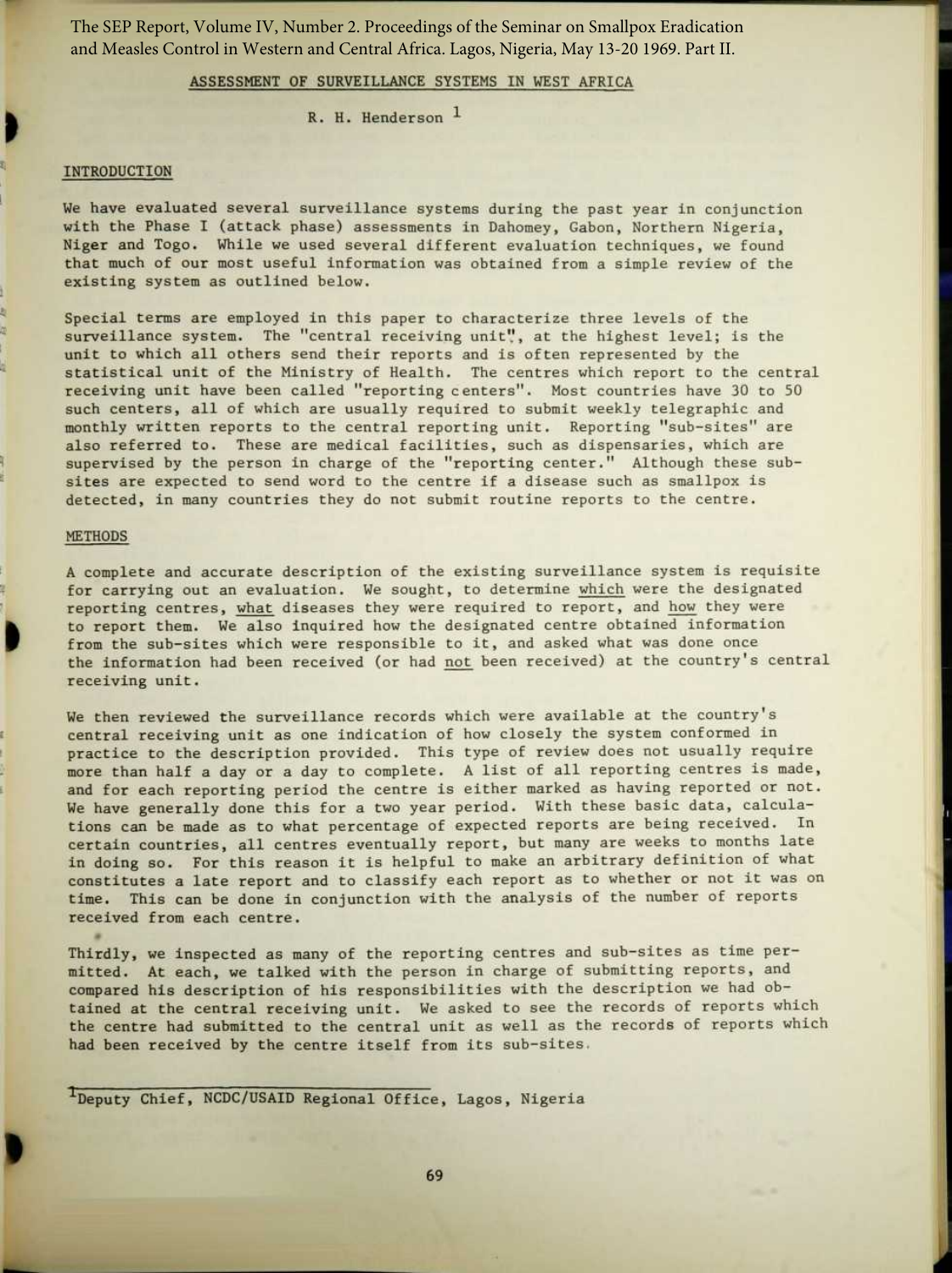While the methods just described allow one to evaluate a country's surveillance system from the point of view of the appropriateness of the theoretical system to the country's needs and resources and to evaluate how closely the actual system corresponds to the theoretical system, they do not offer a means of quantitating what proportion of the actual cases of a given disease are being detected. For certain diseases, such as measles, one anticipates that the reported cases represent only a fraction of the actual cases. For an eradication programme, such as smallpox, where it is important to know about every case, one would like to have a measure of the sensitivity of the reporting system, and one would like to be able to determine whether changes which have been introduced in the reporting system have, in fact, had the desired effect of increasing that sensitivity.

Unfortunately, the measurement of the sensitivity of a surveillance system can be difficult. For smallpox, we have used assessment sample surveys to gather information on the incidence of smallpox scars in children under five years of age. By making certain assumptions, an estimate can be made of the total number of cases of smallpox which have occurred in the country during the past five years and this estimate can be compared to the number of cases which the country has reported during this period. Similar estimates can be made of the number of cases which have occurred during the past one year, and compared to the reported cases for this year. These two sets of data can then be compared to determine whether the reporting system has functioned better or worse during the past year than it has functioned over the past five years.

This technique should be regarded as being still in its developmental stages. In the three surveys in which we have employed it, the results have suggested that certain facial scars left by diseases other than smallpox may have been mistakenly diagnosed by assessors as being smallpox. We do not yet know whether this source of error can be eliminated by more careful training, which would assure that the criterion used, (the presence on the face of five or more pock marks of at least two millimetres in diameter), was rigidly adhered to, or whether a certain degree of error is inherent in the technique. In support of the latter possibility, it seems likely that certain diseases, such as chickenpox and acne, could occasionally cause facial scarring which would meet the criteria mentioned above. This is not a problem for countries experiencing a high incidence of smallpox in the under five year age group, since the number of errors in diagnosis would be small in relation to the number of cases of smallpox in which a correct diagnosis was made . As the incidence of smallpox scars decreases, however, such errors may cause a marked distortion of the results. If such errors are indeed inherent in this technique, its applicability in West Africa may be limited.

Let me hasten to add, however, that I believe we should continue to use the method in future terminal assessments, although as much to evaluate the method as to evaluate the surveillance system, and I believe that the criterion we have used for smallpox scars is a good one. In particular, countries which have reported no cases of smallpox ought to look for smallpox scars whenever surveys are done. When persons who were born since the country has considered itself to be smallpox-free are found with suspect facial scars of smallpox, an investigation should be conducted to determine when and where the person fell ill and whether a trail can be followed which would lead to the discovery of fresh cases. With all of West Africa on the verge of being smallpox-free, the diagnosis of smallpox scars in any resident born after May 1969, should be an obvious cause for concern.

### RESULTS

In all of the countries evaluated in which smallpox had been recently endemic, there was evidence to suggest that the disease either had been or was at that time being under-reported. In two countries the assessment teams found cases of active smallpox among the villages which had, by chance, fallen into their sample survey. These cases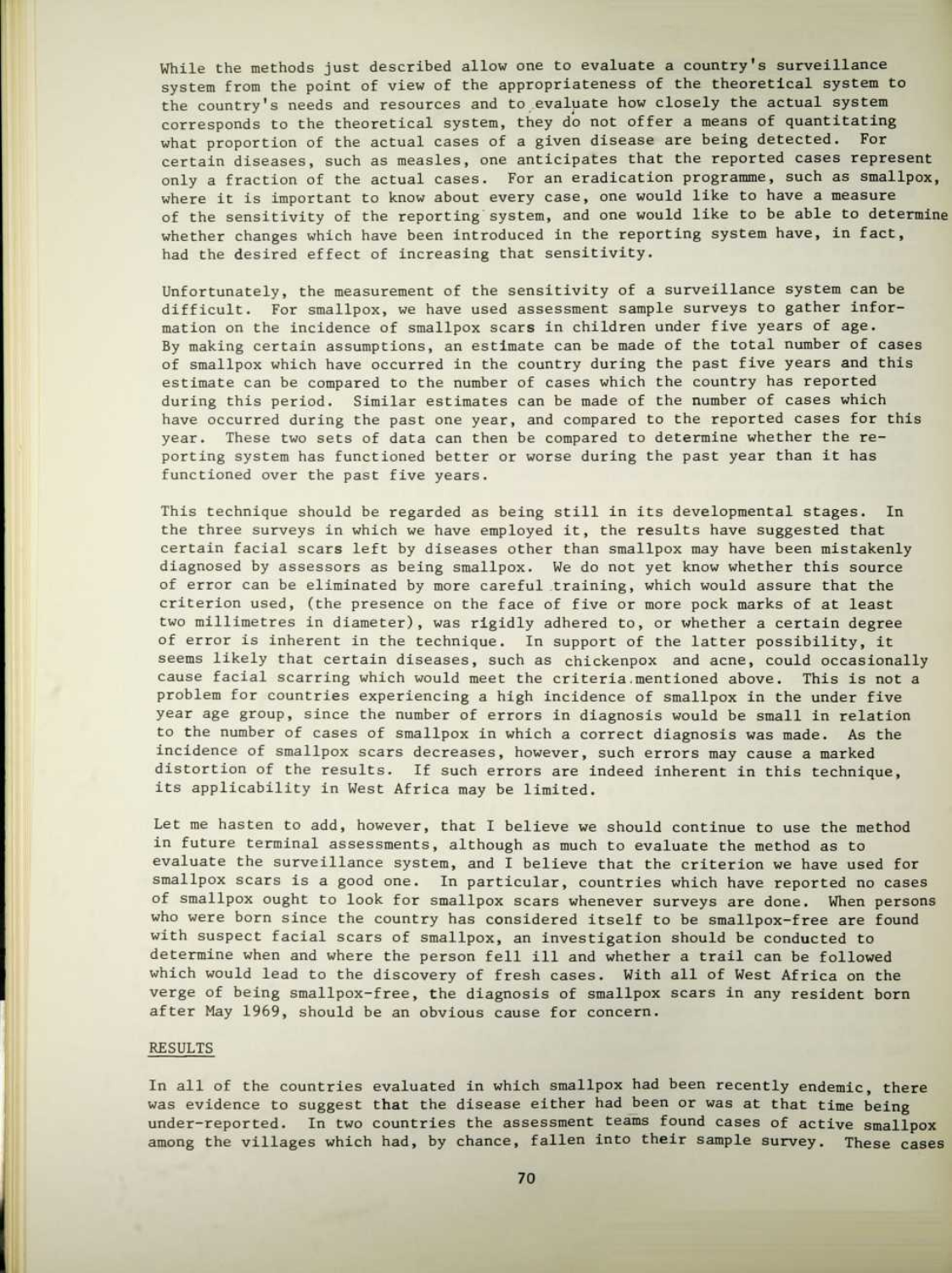had not been detected by the country's surveillance system. In three other countries, the smallpox scar rates in children under five years of age suggested that cases which had been reported by these countries represented less than 30% of the cases which had actually occurred in the past five years.

There are several causes for not reporting cases of smallpox and many are not easily remedied in a short period of time. Discussions with health personnel who were responsible in various countries for sending reports from the reporting centres to the central receiving unit suggested that reporting of all diseases might be improved if these personnel could be made aware of the importance of this aspect of their work. While the knowledge that someone is checking their reports is one stimulus, it would seem possible and desirable to devise health education materials which would emphasize the critical role that the reporting personnel play in the functioning of the surveillance system and which would point out the critical role that the system itself plays in the functioning of the country's preventive medical services.

í

ŧ,

£, ģ, ÿ. ø, J. The major lapse in reporting exists between the sub-site, which is often staffed by personnel with limited education, and the reporting centre, and not between the reporting centre and the central receiving unit . Records reviewed at the central unit showed that the individual reporting centres were, by and large, submitting reports on a regular basis while we were rarely able to find records at the reporting centres which indicated that they received reports from their sub-sites. None of the reporting centres had a formal system for monitoring the receipt of reports from their sub-sites.

Our feeling was that the key man in the system was the man at the reporting centre level. In general, personnel at this level seemed to have enough motivation and education to be responsive to efforts to improve reporting practices, and usually seemed to be in a position of sufficient authority to stimulate better reporting from the village and sub-site levels.

Most of the central receiving units did not monitor the receipt of their reports closely. The usual system was to file incoming reports from all the reporting centres chronologically in a single folder. One unit, however, had designated a separate folder for each reporting centre. At the close of the reporting period, they reviewed these folders and extracted those lacking current reports for followup action. This was the only unit visited where vigorous follow-up action was being taken.

The information transmitted by the surveillance systems in the countries visited appeared to be adequate to meet their needs with regard to smallpox, but inadequate with regard to measles. Because all smallpox cases are to be investigated, the details of age, sex, vaccination status, etc., can be supplied on a special investigation form; the telegraphic report fulfills its function by giving the location and number of cases detected.

Prior to the institution of measles vaccination programmes, information concerning the location and number of measles cases fulfilled most needs and telegraphic reporting was not usually indicated. Since the advent of measles vaccination programmes, however, the situation has changed and measles reporting should also be changed.

Measles should be one of the diseases included in the weekly telegraphic reporting system. Most countries will be able to achieve measles control in urban and densely populated rural zones where yearly vaccination campaigns can be carried out, but most countries will also have certain rural zones where vaccination teams can only return every two or three years. In these latter zones, measles epidemics can be expected. With a weekly telegraphic reporting system, such epidemics can be identified at their onset and vaccination may be sent to prevent further spread .